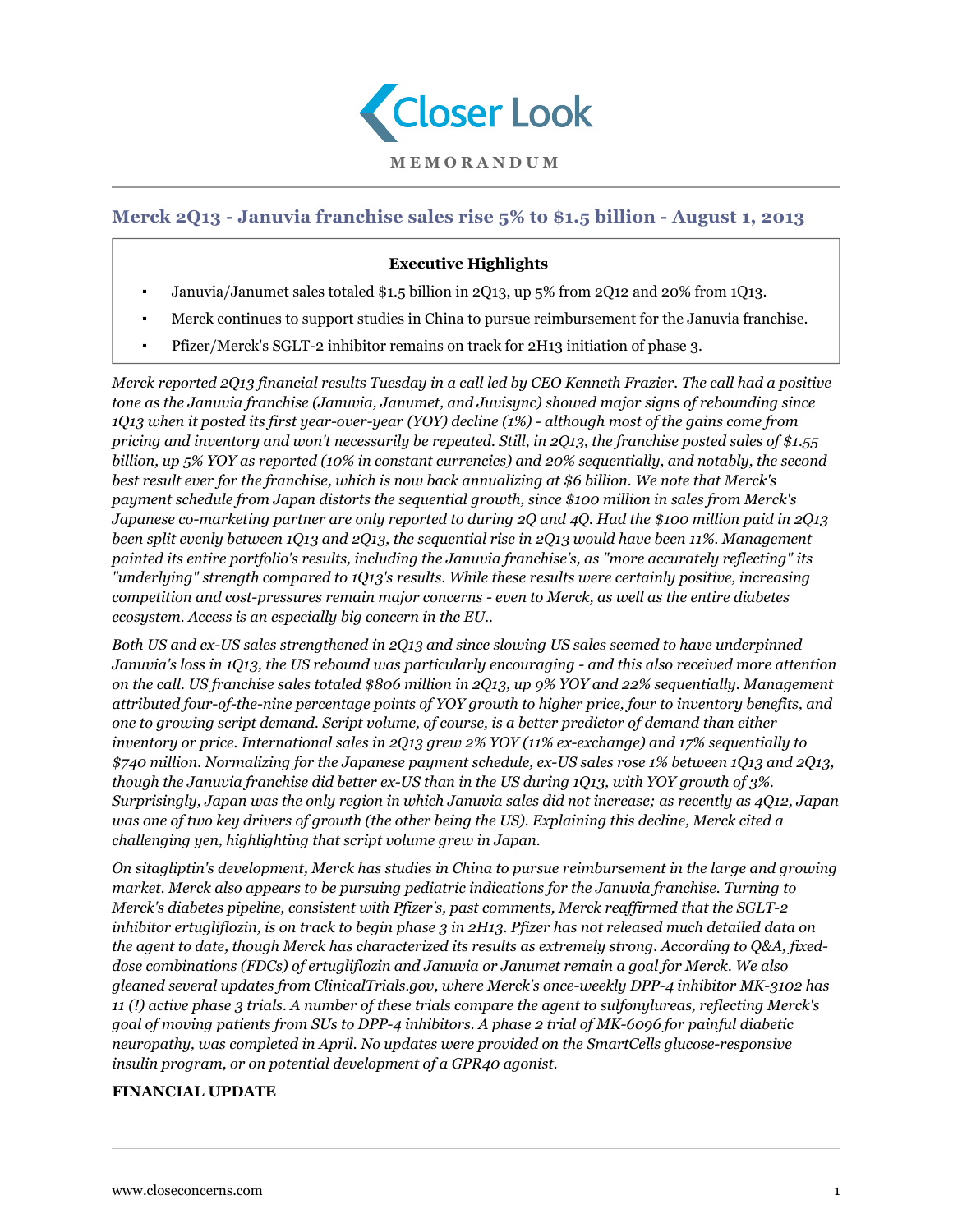- **In 2Q13, sales of the Januvia franchise rebounded 19.6% sequentially to \$1.55 billion with YOY growth of 5.3%.** This result seemed to relieve investors and management alike on the call since 1Q13 was the first negative YOY growth in the franchise's history (for more details on the 1Q13 results, please see our Merck 1Q13 report at [http://www.closeconcerns.com/knowledgebase/r/](/knowledgebase/r/f0e5540f) [f0e5540f\)](/knowledgebase/r/f0e5540f). In contrast, 2Q13 Januvia franchise revenue was over the \$1.5 billion mark and only \$40 million shy of its highest revenue ever (\$1.59 billion in 4Q12).
- **As a reminder, the franchise's sequential growth is impacted by its payment schedule in Japan.** Merck records \$100 million in sales from its Japanese co-marketing partner Ono Pharmaceutical only in 2Q and 4Q. Thus, revenue is superficially high every 2Q and 4Q, and low in 1Q and 3Q. The ~\$100 million difference between 2Q13 and 1Q13 resulting from this payment schedule accounts for  $\sim$ 40% of the \$253 million jump in sales seen between the two quarters. Had this \$100 million been evenly distributed between the two (i.e., an additional \$50 million being reported in 1Q13 and \$50 million less being reported in 2Q13), the sequential decline would have been 11% (rather than the 20% posted)*.*
- **The Januvia franchise's US sales were the highest in the franchise's history at \$806 million.** Until 2Q13, the highest US sales were 4Q12's \$802 million. The domestic result is particularly impressive since the 1Q13 decline in the Januvia franchise's worldwide sales stemmed largely from slower sales in the US (for more details, please see our Merck 1Q13 report at [http://www.closeconcerns.com/knowledgebase/r/f0e5540f\)](/knowledgebase/r/f0e5540f). To accomplish this, domestic Januvia franchise sales rose 8.6% YOY (compared to their 5.2% YOY decline in 1Q13) and 22.3% sequentially (compared to their 17.8% drop in 1Q13). The YOY comparison in 2Q13 was pretty challenging as US Januvia franchise revenue rose 24.5% in 2Q12 to reach \$742 million. Additionally, YOY growth of  $\sim$ 9% in 2013 was slightly higher than the mid-single digits the Merck guided for during its 1013. Merck attributed this difference to a \$30 million inventory increase (details below) and continued to guide for mid- single digit growth in the US, excluding inventory changes. The Januvia franchise continues to have 75% of the US DPP-4 inhibitor market.
- **Merck cited three factors to explain the rise in domestic revenue: 1) higher price over last year, 2) a \$30 million inventory benefit, and 3) growth in script volume.** Management attributed four percentage points of the 9% YOY growth to both price and inventory, and the remaining point to script volume. We wish that script volume had represented a larger share of YOY growth, since it is a more robust predictor of future demand than either inventory, whose fluctuations are difficult to predict, or price, which will likely be increasingly difficult to raise given intensifying competition and cost pressures. Notably, these reasons largely contrast with the reasons given for 1Q13's drop: 1) greater price competition, 2) a \$70 million inventory reduction, and 3) weakening growth in script demand.
	- **Price** increases over last year accounted for four percentage points of the 9% YOY growth. Merck cautioned, however, that it continues to see increased rebate and pricing pressures, as competitors seeks to improve their formulary positions. In Merck's 1Q13 update, the company cited these increased levels of price competition as a reason why domestic Januvia franchise sales slipped. Januvia has preferred formulary status in "over 80%" of US patients (in the Merck's 1Q13 update, management stated that Januvia had about 85% preferred formulary status).
	- **Inventory** levels increased by about \$30 million during 2Q13. This trend contrasted with the \$70 million reduction seen during 1Q13, which caused US Januviawholesalers' inventories to be at their lowest in about two years and had a significant impact on the franchise's bottom line, according to management. Had Merck's customers not increased inventory during  $2Q13$ , Januvia's YOY growth would have been  $\sim$  5% (instead of 9%) - the same level of growth that would have been seen in 1Q13 had the \$70 million inventory reduction not occurred. Without the \$30 million benefit, the sequential increase would have been ~18% (instead of 22%). During Q&A, Merck explained that inventory movements on the order of \$30 million or \$50 million are difficult to anticipate, as they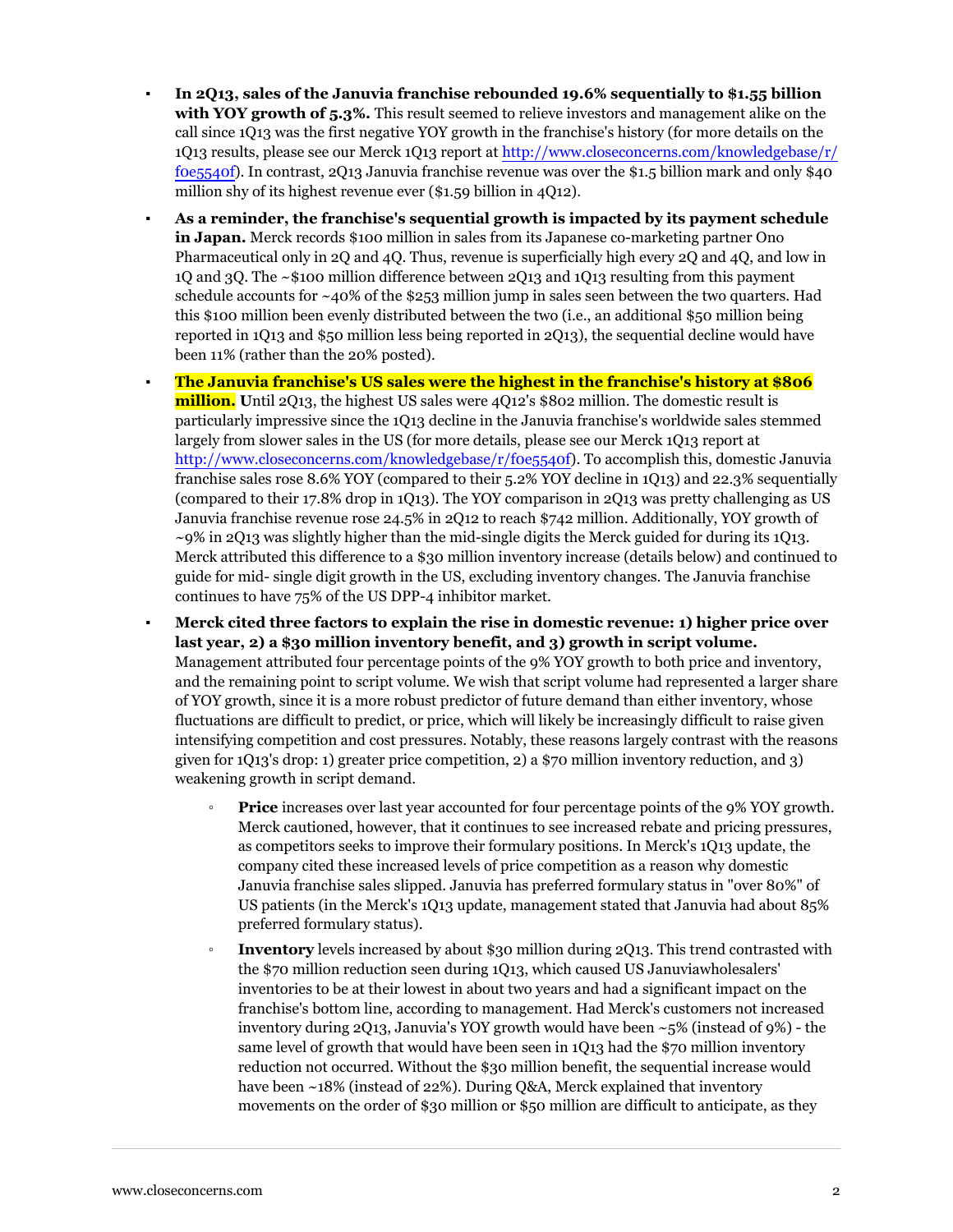represent only about half-a-day of sales. Merck therefore excluded channel movements from its continuing guidance for US growth in the mid-single digits.

- **As a reminder, during the 1Q13 update, management hypothesized that the \$70 million reduction was a one-time adjustment** by wholesalers who had overestimated Rx demand growth based on the acceleration seen after thiazolidinone (TZD) safety concerns arose.
- **Demand** for Januvia continues to grow but not as rapidly as it had about one year ago following growing concerns over TZDs' safety. Januvia prescription growth was slight at only 1%, which was down compared to  $1Q13's \sim 4\%$ . When considering the underlying strength of the Januvia franchise, we find this weakening script demand to be most concerning. Indeed, Merck also appears to be most concerned about this trend emphasizing during Q&A, "the real key is changing the TRx trend and that's what we're frankly focused on." During Merck's 1Q13 update, it stated that 4% YOY script demand growth was significantly lower than demand growth in 1H12 (Merck did not disclose absolute script numbers). Management explained during the 1Q13 Q&A that demand growth has been a challenging comparison. Around the time of 1Q12, Januvia Rx growth was between 11% and 16% because increasing concerns over TZDs' safety prompted greater Januvia uptake. Merck has previously stated that before TZD safety concerns arose, Januvia's Rx growth was closer to 8% and 9% and from a lower base.
- **Consistent with Merck's updates since at least 1Q12, the company believes the Januvia franchise can gain market share from sulfonylureas (SUs).** In 1Q12, SUs accounted for 37% of patient days on therapy - a number that has remained stable to date at~35% of patient days. We note, however, that Merck's tone around this issue appears to beintensifying; during yesterday's Q&A, Merck management emphasized, "All of our focus now is on of the sulfonylurea utilization" and explained that up until 1Q14 "most of [its] focus was on the TZD opportunity that's no longer there." Thus, we are hopeful they will make inroads into SU's market share in the future.
	- **During the 1Q13 update, Merck remarked that it has been more difficult to erode SU's market share in the US than in other regions, like Japan** (where DPP-4 inhibitors have a larger market share than SUs). As a result, Merck has trained and reassigned additional full-time dedicated sales personnel in the US to Januvia. Additionally, yesterday, Merck remarked during Q&A that it has increased promotion spending and print direct-to-consumer advertising.
- **International Januvia franchise sales of \$740 million in 2Q13 grew 1.9% YOY (11% operationally) and 17.0% sequentially.** YOY growth as reported in 2Q13 was the slowest in the franchise's history; previously, the lowest growth was 1Q13's 2.8% and before that it was3Q12's 14.4%, though the comparison was more challenging in 2Q13 than in 1Q13 (YOY growth in 2Q12 was 44% vs. in 1Q12 it was 36%). We note that correcting for the Japanese payment schedule, international sales grew 1% sequentially. Merck explained that the 11% operational increase was largely driven by volume growth. In 1Q13 and again in the 2Q13 call, management guided for international revenue growth in the low-double digits excluding exchange rates. Merck focused its comments on operational growth ex-US and characterized its underlying international business performance as being "very strong." For comparison, operational growth was up from 7% in 1Q13.
- **Management cited the challenging yen for why the "big difference" existed between reported and operational growth.** A "very significant amount" of Januvia sales are in Japan and Japan was the only region in which Januvia sales did not grow (we assume YOY, since Japan supply sales are not posted in 1Q) despite Januvia script volume increasing in Japan, as well as all other regions. Merck explained that the large share of Januvia sales in Japan combined with its revenue coming in "lumpy" (i.e., only in 2Q and 4Q) causes the yen-exchange rate to have a "very significant" impact on international sales not adjusted for the exchange rate.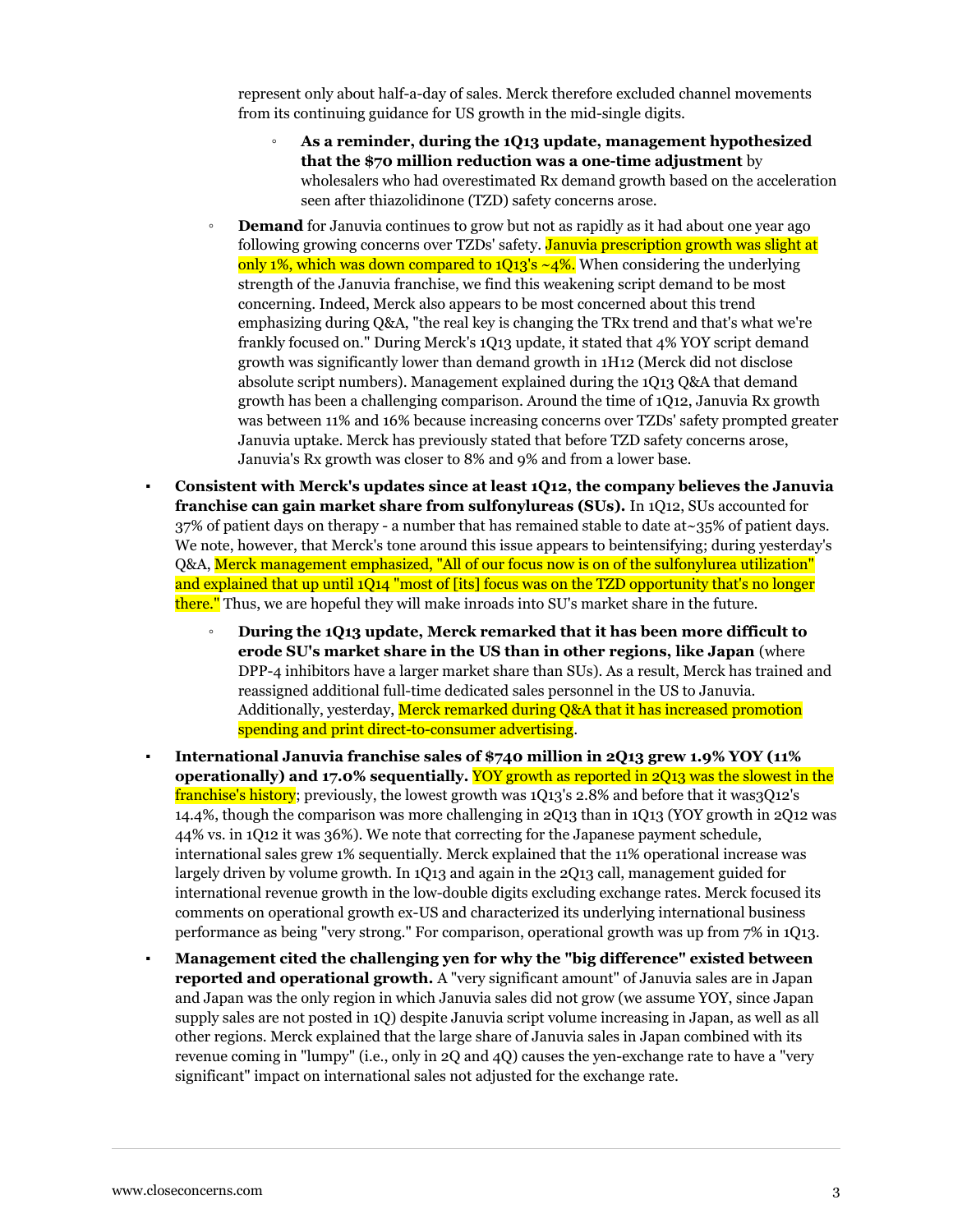- **According to Merck, DPP-4 inhibitors are the leading oral anti-diabetic class in Japan** (over SUs and, surprisingly, metformin) in terms of patient days on therapy, and Januvia accounts for nearly 70% of the DPP-4 inhibitor market. During the 1Q13 update, Merck warned that this high-market penetration was leading to lower YOY growth in the country. We are curious how Januvia reimbursement and price in Japan compares to that in the US and the EU where cheaper generics still account for more patient days on therapy.
- **Turning to Europe, Merck painted the reimbursement environment as "tough" and that it will likely "continue to be tough."** However, Merck expressed confidence that European governments see the implications of not treating diabetes and that Januvia has "strong potential" in Europe as a second-line to metformin, particularly if a person has side effect issues with a sulfonylurea. We note, however, that at least Germany's drug evaluation and reimbursement environment seems to be more challenging than Merck's comments suggest. For example, Merck was pleased with the German Institute for Quality and Efficiency in Health Care's (IQWiG) July 1, 2013 ruling that Januvia in combination with metformin has "hints of a minor added benefit" when compared to sulfonylureas, if the goal is to lower blood glucose levels tonear-normal levels. Indeed, this ruling is positive compared to Germany's Federal Joint Committee's (G-BA) prior decision that BI/Lilly's Tradjenta has "no additional benefit", causing its price to be non-negotiable. Thus, Tradjenta would likely have been priced similar to that of SUs and BI/Lilly decided to not launch the drug in Germany. Similarly, on July 1, 2013 IQWiG found that Novartis's Galvus or BMS/AZ's Onglyza have "no additional benefit." If G-BA confirms these findings, these agents' reimbursement will also become non-negotiable. Merck expects the G-BA to make a decision on Januvia's added medical value (and thereby reimbursement) in 4Q13. Management noted that Germany accounts for less than 5% of the Januvia franchise's sales
	- **For background, IQWiG is the German agency that evaluates drugs' quality and efficiency for German society.** Considering IQWiG's recommendation, the G-BA then decides on what drugs' added medical value is and how it should be reimbursed.
- **Januvia alone had a fine 2013, posting \$1.1 billion in worldwide revenue.** This revenue was up 1.4% YOY and 21% sequentially. Domestic revenue for Januvia totaled \$571 million, the highest in franchise history (until 2Q13 the record was \$565 million in 4Q12). To achieve this, revenue grew 7.3% from 2Q12 and 24% from 1Q13. In contrast, Januvia ex-USrevenue did not rebound above pre-1Q13 levels, decreasing 4.6% YOY and increasing 18.7% sequentially to reach \$501 million. In 4Q12, Januvia's international sales were \$568 million.
- **Janumet had a strong 2Q13, with worldwide sales totaling \$474 million. This was Janumet's highest-ever revenue; until 2Q13, 4Q12's \$452 million held the record.** Worldwide Janumet sales were up 15.3% from 2Q12 and 16% from 1Q13. In the US, Janumet posted revenue of \$235 million. This represented a 11.9% rise from 2Q12 and a 19.3% jump 1Q13. Janumet revenue also faired well internationally, growing 18.9% YOY and 12.7% sequentially.
- **Concerns about incretins potentially being associated with pancreatic events was not discussed during the call.** However, as a reminder, last Friday the EMA's CHMP issued a press release stating that current data does not adequately support an association between incretin-based therapies and pancreatic adverse events. In response, Merck released a response emphasizing that it will continue monitoring the safety of Januvia. For details on these press releases, please see our July 30, 2013 *Closer Look* at [http://www.closeconcerns.com/knowledgebase/r/72400858.](/knowledgebase/r/72400858) The KOL consensus surrounding incretins and pancreatic events seems to be that not enough evidence exists to alter prescribing behavior. However, we believe that the media coverage could be impacting DPP-4 inhibitor sales, particularly with the launch of SGLT-2 inhibitors offering an alternative.

#### **DEVELOPMENT UPDATES: SITAGLIPTIN**

▪ **According to ClinicalTrials.gov, Merck is supporting a number of studies investigating the use of sitagliptin in pediatric type 2 diabetes patients,** consistent with guidance that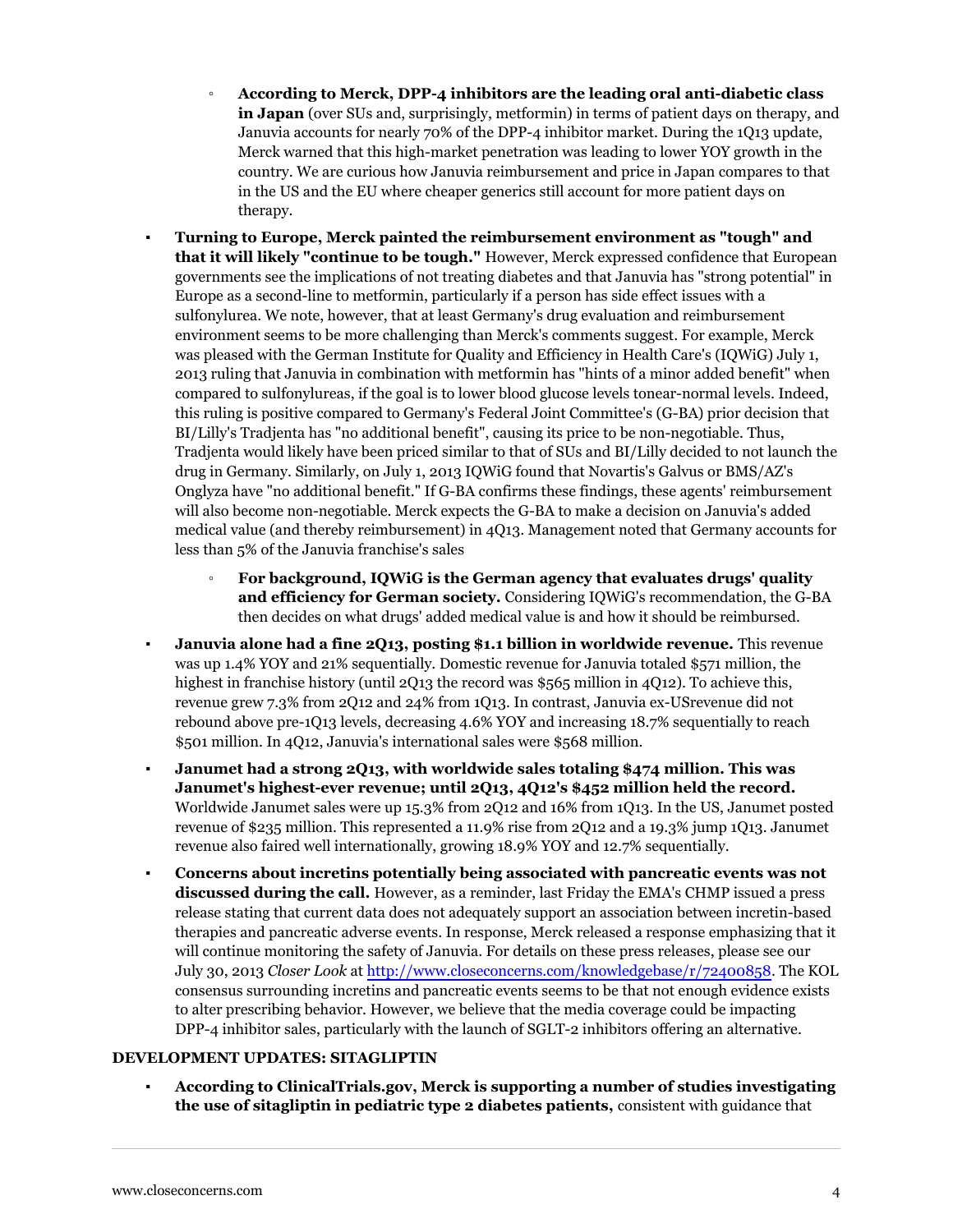Merck wants to pursue a pediatric indication for sitagliptin and associated co- therapies. We believe that sitagliptin would likely be a good fit for pediatric populations, given its relatively easy administration. We are, however, mindful of the words of Dr. Philip Zeitler (University of Colorado, Aurora, CO) at Keystone this year - he noted that clinical trials in pediatric type 2 diabetes patients generally do not fare well due to poor enrollment. We hope that Merck's scientific team finds a way to surmount this obstacle.

- **Three active studies are investigating the use of Janumet (MK-0431A), a sitagliptin/metformin fixed-dose combination, in pediatric populations.** A phase 1 study (ClinicalTrials.gov Identifier: NCT01557504) assessing the pharmacokinetics and swallowing tolerability of the candidate is currently recruiting. It is scheduled to end in November 2013. Two phase 3 trials investigating the safety and efficacy of MK-0431A are also recruiting: the first tests the basic formulation, and is scheduled to end in December 2017 (Identifier: NCT01472367); the second uses the extended release formula, and has a scheduled primary completion date of January 2016 (Identifier: NCT01760447).
- **Merck is also conducting a phase 3 study investigating the safety and efficacy of sitagliptin as an initial monotherapy for children with type 2 diabetes.** The trial (ClinicalTrials.gov Identifier: NCT01485614) is currently recruiting, and is estimated to end in July 2018. An indication for sitagliptin as a first-line therapy will likely be a tougher sell to payers than an indication for an FDC with metformin, given that most type 2 patients (pediatric and adult) start on the much cheaper metformin, though it could be used for children who do not tolerate metformin.
- **Merck's pipeline also reflects its interest in gaining reimbursement in China, which has the largest type 2 diabetes patient population in the world.** Interestingly, at this year's Keystone conference, we learned from Dr. Linong Ji (Peking University People's Hospital, Beijing, China) that DPP-4 inhibitors might have significantly greater efficacy in East Asian populations than in Caucasian populations - early meta-analyses demonstrate a significant average A1c differential of 0.24%. If confirmed by future studies, this finding could enhance the potential of Merck's DPP-4 inhibitor in this market.
	- **To the best of our knowledge, there are three currently ongoing trials investigating the use of sitagliptin in China.** The studies will not only provide valuable data on the efficacy and safety profiles of sitagliptin in Chinese populations, but also include comparators that are more frequently prescribed in China (such as SFUs and acarbose). One phase 3 study aims to evaluate the safety and efficacy of adding sitagliptin to stable-dosage insulin therapy with or without metformin (ClinicalTrials.gov Identifier: NCT01590797; recruiting). A second phase 3 study will investigate the usage of sitagliptin as an add-on to SFU treatment, again with or without metformin (NCT01590771; recruiting). The first study is scheduled to end in January 2014; the second in August 2014. An interesting phase 4 study will test the safety and efficacy of adding glimepiride, gliclazide, repaglinide, or acarbose to Janumet (sitagliptin/metformin FDC) therapy (NCT01709305). We are interested in knowing why Merck is testing a number of existing drugs as add-ons to the chief therapeutic candidate, and not the other way around. The decision may anticipate the need for patients to be placed on additional agents given the modest efficacy of the DPP-4 inhibitor class.
- **Other interesting active sitagliptin trials include:** TECOS (sitagliptin's CVOT, estimated to end in December 2014; ClinicalTrials.gov Identifier: NCT00790205), a phase 3 study of a sitagliptin/simvastatin FDC in type 2 diabetes patients (NCT01678820; recruiting), and a study assessing the safety and efficacy of the drug in type 2 diabetes patients who have recently undergone a gastric bypass operation (NCT01512797; recruiting).

#### **PIPELINE UPDATES: MK-3102**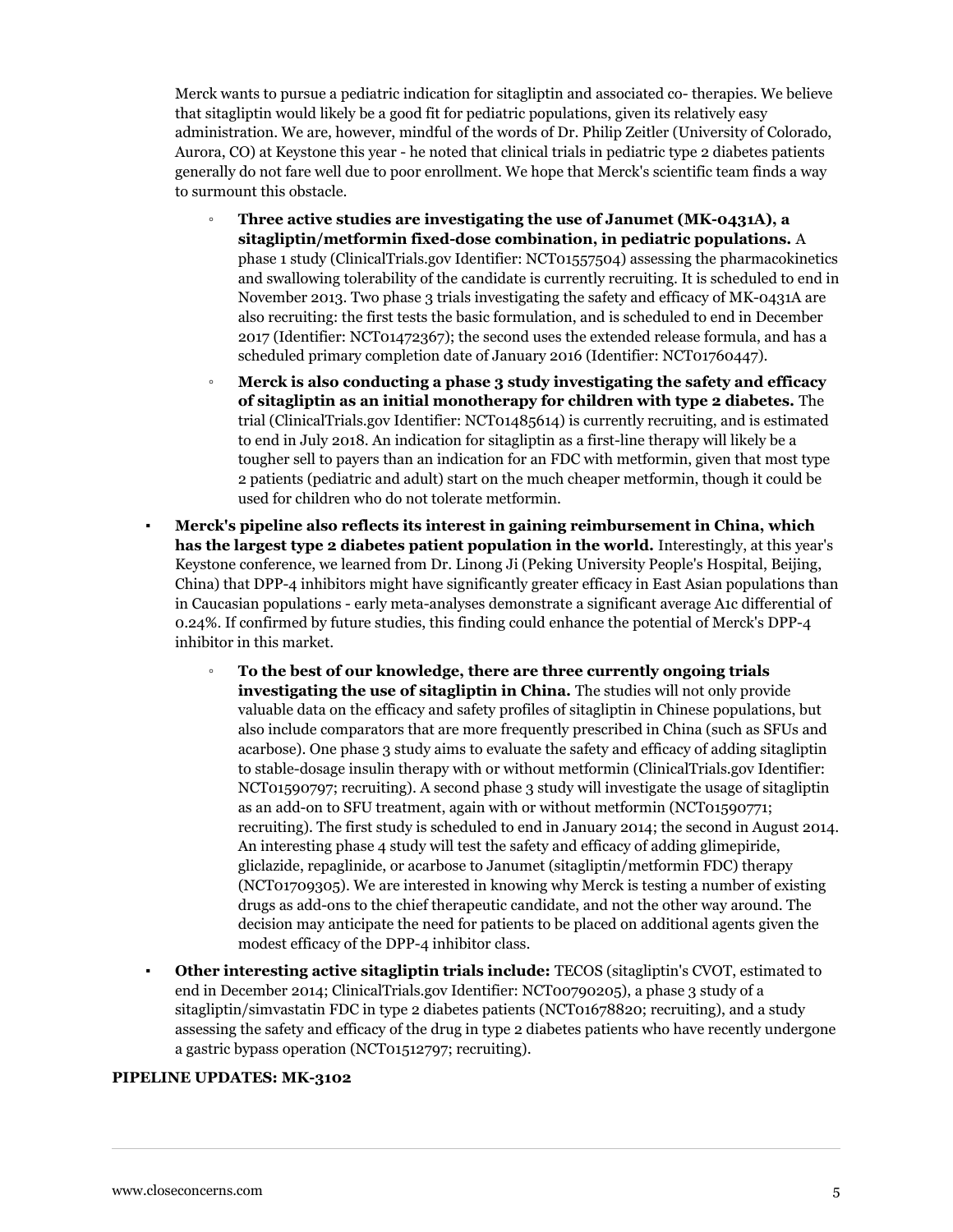- **Management provided no new updates on Merck's diabetes pipeline, although ClinicalTrials.gov shows several new developments.** A number pertain to MK-3102, Merck's phase 3 once-weekly DPP-4 inhibitor candidate. The clinical trial program for MK-3102 (save for a CVOT) is scheduled to end in October 2016, placing the earliest potential approval in late 2017. As background, Merck has stated that MK-3102 has a long half-life because it is not metabolized - see our report from Merck's November 2011 R&D day for more information: [http://www.closeconcerns.com/knowledgebase/r/4d18c66c.](/knowledgebase/r/4d18c66c)
	- **We noticed one new phase 3 study since Merck's 1Q13 update,** investigating the safety and efficacy of MK-3102 versus glimepiride (a sulfonylurea) in patients who cannot take metformin (ClinicalTrials.gov Identifier: NCT01863667). The study is currently recruiting with an estimated primary completion date of October 2016. The appearance of this study lines up with Merck's stated goal of moving patients to DPP-4 inhibitors from SFUs. Having long-term data on the safety and efficacy of MK-3102 compared to SFUs should help the candidate gain a competitive edge in a crowded DPP-4 inhibitor market.
	- **Merck has 10 additional existing phase 3 studies on MK-3102 registered on ClinicalTrials.gov, with the first estimated primary completion set for April2014 and the last for October 2017.** These studies, listed in order of time to primary completion, are 1) MK-3102 compared to Januvia and placebo in Japanese patients with type 2 diabetes (ClinicalTrials.gov Identifier NCT01703221; active, not recruiting); 2) MK-3102 as a second-line add on to oral therapy compared to placebo in Japanese patients with type 2 diabetes (NCT01697592; active, not recruiting); 3) MK-3102 vs. glimepiride as an add-on to metformin (NCT01682759; recruiting); 4) MK-3102 vs. placebo as a third-line add-on to metformin and a sulfonylurea (NCT01704261; recruiting); 5) MK-3102 vs. sitagliptin as an add-on to metformin (NCT01841697; recruiting) 6) MK-3102 as first-line monotherapy vs. placebo (NCT01717313; recruiting);7) MK-3102 in people with moderate or severe chronic kidney disease or kidney failure ondialysis (NCT01698775; recruiting); 8) MK-3102's safety and efficacy as an add-on to metformin vs. placebo for 24 weeks and then vs. sulfonylurea for 80 weeks (NCT01755156; recruiting); 9) MK-3102 safety and efficacy in patients age 18 to 45 (NCT01814748; recruiting); and 10) cardiovascular outcomes associated with MK-3102 use (NCT01703208; recruiting). For more details on these trials, see our Merck 1Q13 report at [http://www.closeconcerns.com/knowledgebase/r/f0e5540f](/knowledgebase/r/f0e5540f).
	- **Merck presented the results of a discrete-choice experiment on oral antihyperglycemics at ADA this year (sponsored by Merck):** the results of the market research do not necessarily bode well for MK-3102. Dr. Brett Hauber (RTI Health Solutions, Durham, NC), who directed the study and presented the results, shared that 67% of patients (especially the young and treatment naïve) preferred once-weekly to daily administration, but that the average patient was only willing to pay \$5.86 more per month for a once-weekly agent. We anticipate that Merck might target the young and treatment naïve when it launches MK-3102, who may be willing to pay a higher premium for the once-weekly administration - we feel that Merck will find it unpalatable to market the agent at only \$5 more per month. However, if Merck is willing to convince payers that the once-weekly administration will substantially improve adherence, insurance coverage could prevent patients' out of pocket expenses from rising too much. Targeting younger groups may help MK-3102 capture a demographic for whom resistance to once-daily treatment represented a barrier to Januvia uptake. For more information on Dr. Hauber's presentation, see page 10 of our ADA 2013 Report ([http://www.closeconcerns.com/](/knowledgebase/r/76f49d51) knowledgebase/ $r/76f49d51$ ).

#### **OTHER PIPELINE UPDATES**

▪ **To the best of our knowledge, the rest of Merck's diabetes pipeline remains the same:**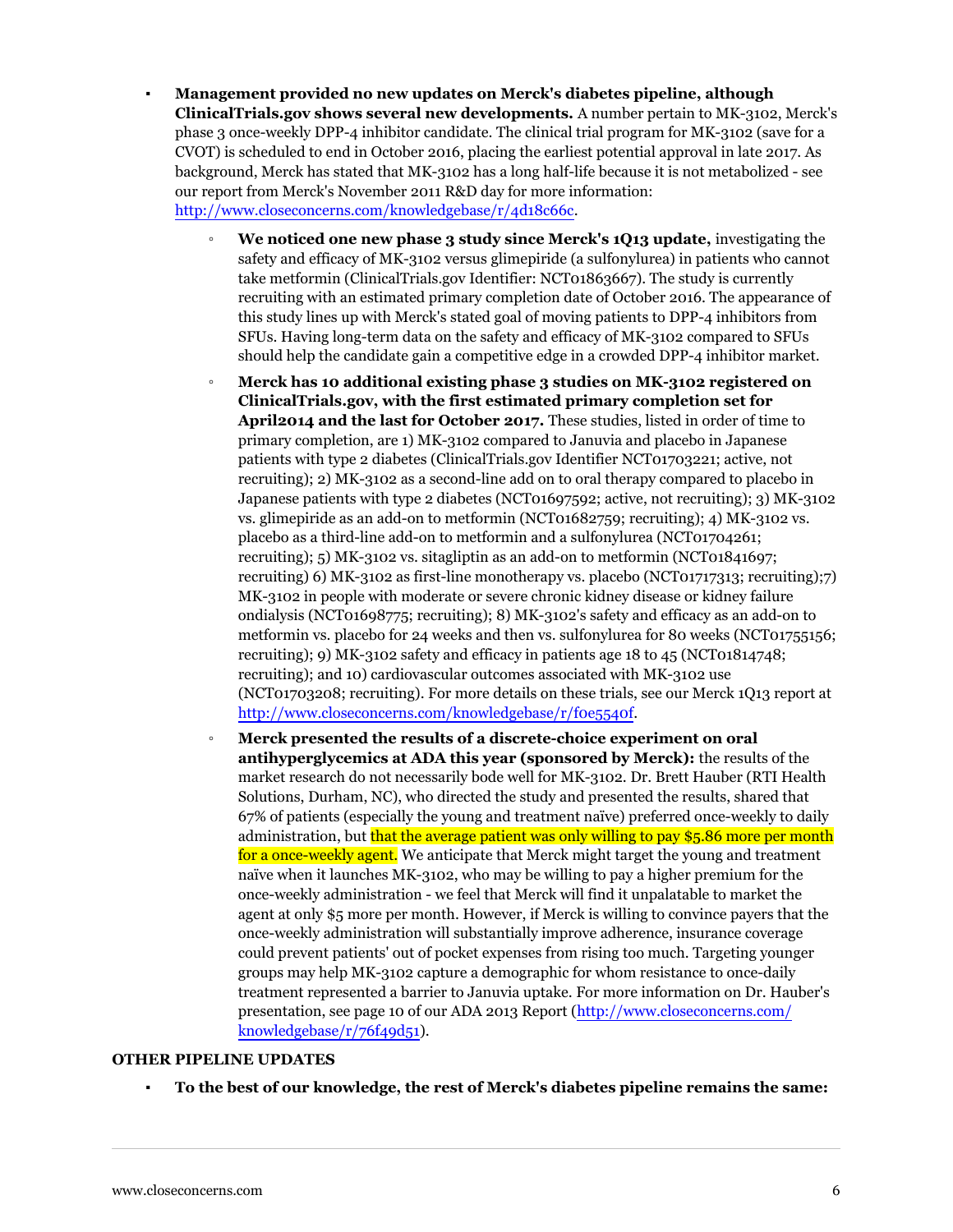- **Ertugliflozin, Merck's SGLT-2 inhibitor co-developed with Pfizer, has completed phase 2 testing.** Management indicated that phase 3 testing should begin in 2H13 - Pfizer leadership corroborated this timeline during its 2Q13 update. Merck is leading the clinical program, with Pfizer overseeing certain (undisclosed) trials of the program. Although neither Merck nor Pfizer have formally commented on the candidate's longer-term regulatory timeline, an FDA submission in 2016 at the earliest appears reasonable. If approved, ertugliflozin could enter a crowded SGLT-2 market: BMS/AZ's Forxiga was recently launched in Europe and resubmitted to the FDA this summer. Lilly/ BI filed empagliflozin in the US and EU in March. Several other companies are developing SGLT-2-based therapies, including Astellas/Kotobuki (ipragliflozin; filed in Japan this past March), Lexicon (phase 3 initiation for the SGLT-1/SGLT-2 dual inhibitorLX4211 slated to begin later this year), and Novartis (SGLT-1/SGLT-2 dual inhibitor LIK066; phase 2). Ertugliflozin-based FDCs - for example, with Januvia (sitagliptin) or Janumet (sitagliptin/ metformin) could help differentiate the product, and FDCs have been a stated area of interest for Merck management.
- **Merck is still developing a candidate for painful diabetic neuropathy (MK-6096).** The field of diabetic neuropathy has been relatively active of late, with the launch of NeuroMetrix's Sensus transcutaneous electrical nerve stimulator (TENS) device in January and the approval of J&J's Nucynta ER (extended-release tapentadol) for this indication last year. ClinicalTrials.gov indicates that a phase 2 study on the candidate was completed in April - results have not yet been made available (ClinicalTrials.gov Identifier: NCT01564459). See our Merck 1Q13 report [\(http://www.closeconcerns.com/](/knowledgebase/r/f0e5540f) [knowledgebase/r/f0e5540f](/knowledgebase/r/f0e5540f)) for more information.
- **We remain eager to hear about progress in the company's SmartCells glucoseresponsive insulin program, given its exciting potential for both type 1 and type 2 diabetes patients.** We believe that Smart Insulin (the specific candidate) remains in preclinical development. As a reminder, Merck acquired SmartCells in December 2010 for more on that acquisition, see our coverage: [http://www.closeconcerns.com/](/knowledgebase/r/f121fcfe) [knowledgebase/r/f121fcfe.](/knowledgebase/r/f121fcfe)

#### **Questions and Answers:**

**Q: We recently saw a rebound in reported 2Q growth, but it looks like prescription volume growth, at least in the US, is still fairly low. My question is do you believe you're seeing a benefit from the additional resources you put in the franchise earlier this year?**

A: We're pleased that we saw the product perform better this quarter vs. 1Q. We think it's rebounding, and we're continuing to provide tremendous support behind it.

#### **Q: Can you more broadly, talk about the overall DPP-4 inhibitor market at this point. As you start to annualize the TZD benefit, do you belief you can reaccelerate growth for this category?**

So, as I discussed, in the US we had 9% growth. And I tried to give you some context on that by breaking it down, where we had 1% that was volume, 4% was inventory, and the rest was price. The real key is changing the TRx trend, and that's what we're frankly focused on. So the real issue is that we have a 75% market share in the US despite a very significant number of competitors. So it's not about trying to gain more market share. It's really about getting sulfonylurea use over into DPP-4s, of which we're the lion's share. Typically with multiple new entrants in a market, you see a lot of class growth. We don't see a lot of class growth despite all the new competitors that have come into the marketplace. So a way for us to change the trend is really to focus on the switch from sulfonylureas. And sulfonylureas still represent about 35% of the patient days of therapy, so there's still a big opportunity there for us to go after. So what we've done is increased our focus. We now have a dedicated sales force, and they're out there. They are promoting; they are engaged. In addition to that, we have increased our promotion spending and our print direct-to-consumer advertising. All of our focus now is on the sulfonylurea utilization. Up until 1Q this year, most of our focus was on the TZD opportunity that's no longer there, so it really is about sulfonylureas. The good news is that we've maintained our strong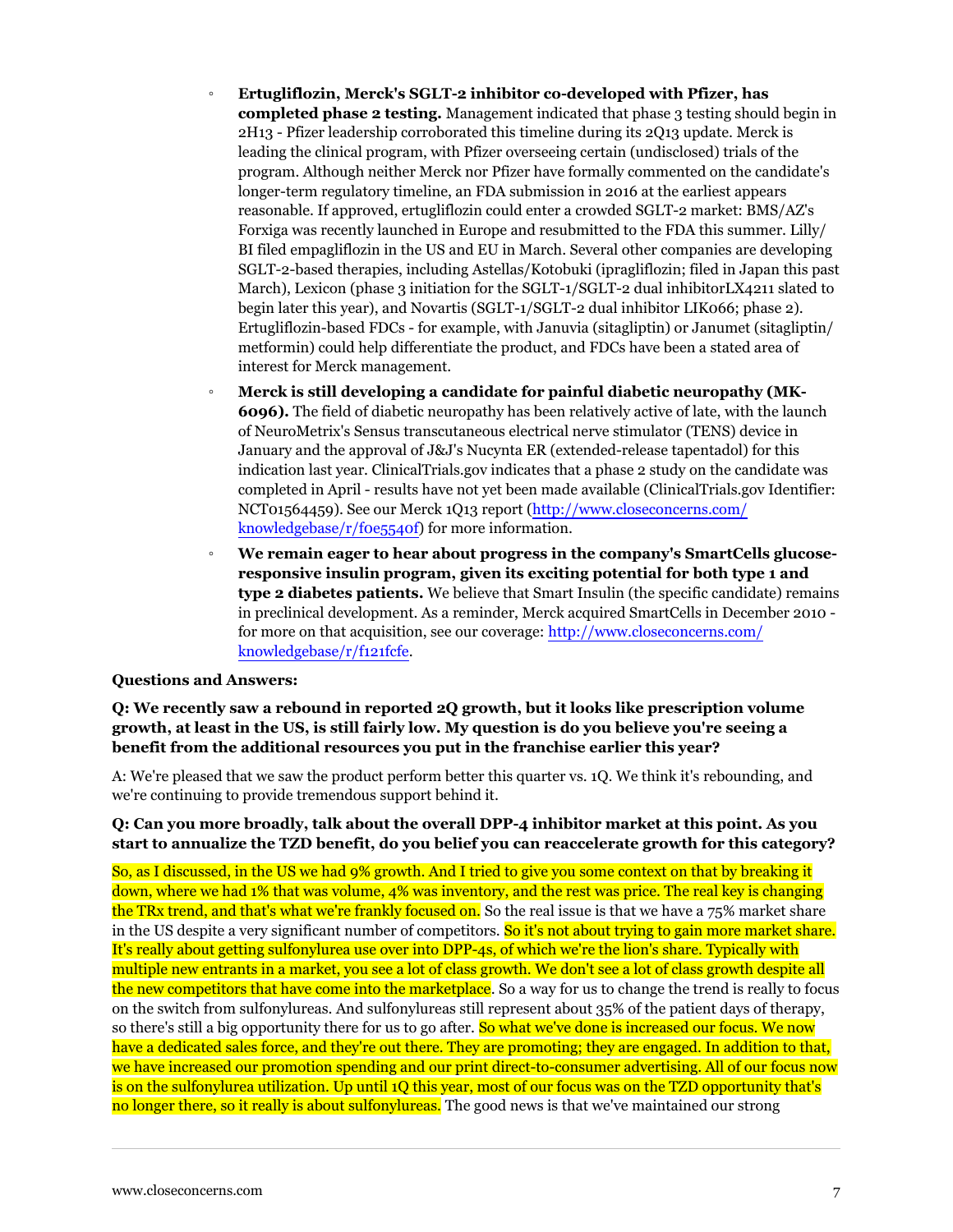managed care access in the US, so we have access to our product. In over 80% of the patients, we have preferred access. And now it really is about executing on the sulfonylurea strategy in the United States.

Outside the United States, we still have a very significant opportunity, and every region outside the US had strong volume growth. Although we had 11% growth ex-[foreign exchange], the big difference between ex- [foreign exchange] and [foreign exchange] was the yen. We have a very significant amount of our sales in Japan for Januvia. In Japan you may recall the DPP-4 class is the number one class of oral diabetics in Japan. It's ahead of metformin. It's ahead of sulfonylureas. And we have by the far the leading market share. At the same time, every other quarter we get supply sales from our co-marketing partner, which happened this quarter. So when you look at our success in Japan plus the supply sales coming in lump, you can see how the yen would have a very significant impact on our sales when you don't adjust for exchange. That's the primary difference for the underlying business performance being very strong from what you see including foreign exchange. Outside the US, we continue to anticipate low double-digit growth. And we see that we're getting that in volume, and I think the opportunity remains very strong there for us.

## **Q: First of all, congratulations especially on the US Januvia numbers. You probably know there was a lot of consternation around that number on the Street, and you guys delivered. So my questions are mainly around that. So number one, you said that there was \$30 million inventory benefit in the quarter. I believe there was \$70 million drawdown last quarter, so there has been a fair bit of movement here. Should we expect further movements going forward?**

A: It's important that I try to give you as much specifics as we can because it's such a big growth driver for us. If you look at Januvia, what I said was that of the 9% US growth, about 1% from volume, 4% was from inventory, the rest was from price, so that makes about 4% price. You have to be careful extrapolating that over every quarter, because mix can have a significant impact on how much price comes through at any point in time. Also, the timing of price increases makes it a little difficult for you to try and predict and look for it to be the same, quarter over quarter. With regard to the inventory, we did see about \$30 million of inventory movement this month, which I mentioned. On the base of business that we have, it's very, very small at \$30 million. So, it's very difficult to predict the channel movements from one quarter to another. We're not seeing large channel movements in terms of how big the product is in the United States; they're relatively small. But small channel movements can have \$30 to \$50 million impact. So, that's why for the guidance that I gave for the rest of the year, I said mid-single digits for the US, but I excluded the movement of channel in there because you can't predict \$30 to \$50 million of channel movement. It's within a half-a-day sales or something like that. So that's how I think about the inventory moving forward.

## **Q: Ex-US, can you update us on what's going on with AMNOG and IQWiG in Germany? I guess you guys came out a little bit ahead of your computers. I know no one knows what's going to happen, but what are some of the potential outcomes?**

A: With regard to IQWiG, on July 1, they announced the outcome of their assessment of Januvia when added to metformin. We were very pleased with that. That's the beginning of the process. The next step is a decision on the added medical value by the G-BA, and that's expected in 4Q this year. Once that happens, you actually go into the reimbursement discussions. So we're happy with where we are today. But there's still a lot more work for us to do, and it will be another six months before we probably know the final outcome of that. Just to put that in perspective for you, if you look at Germany, it represents less than 5% of our Januvia family sales to just give you a sense of the magnitude of that. So, we're excited with what has happened thus far, but there's still a long way to go.

**Q: First, on the DPP-4 class within Europe, the Transparency Commission in France just yesterday announced they're going to be focusing on the class. On IQWiG, while Merck may benefit from the ongoing discussions there, it's clear that some of your competitors are going to have the pricing dragged down. The first outcomes trial failed to show any DPP-4 benefits compared to much older drugs. And healthcare systems in my part of the world are still struggling, and DPP-4s make a soft target, and obviously a reference to Japan. Am I being too negative here, when I think about the pressures on the franchise outside the US?**